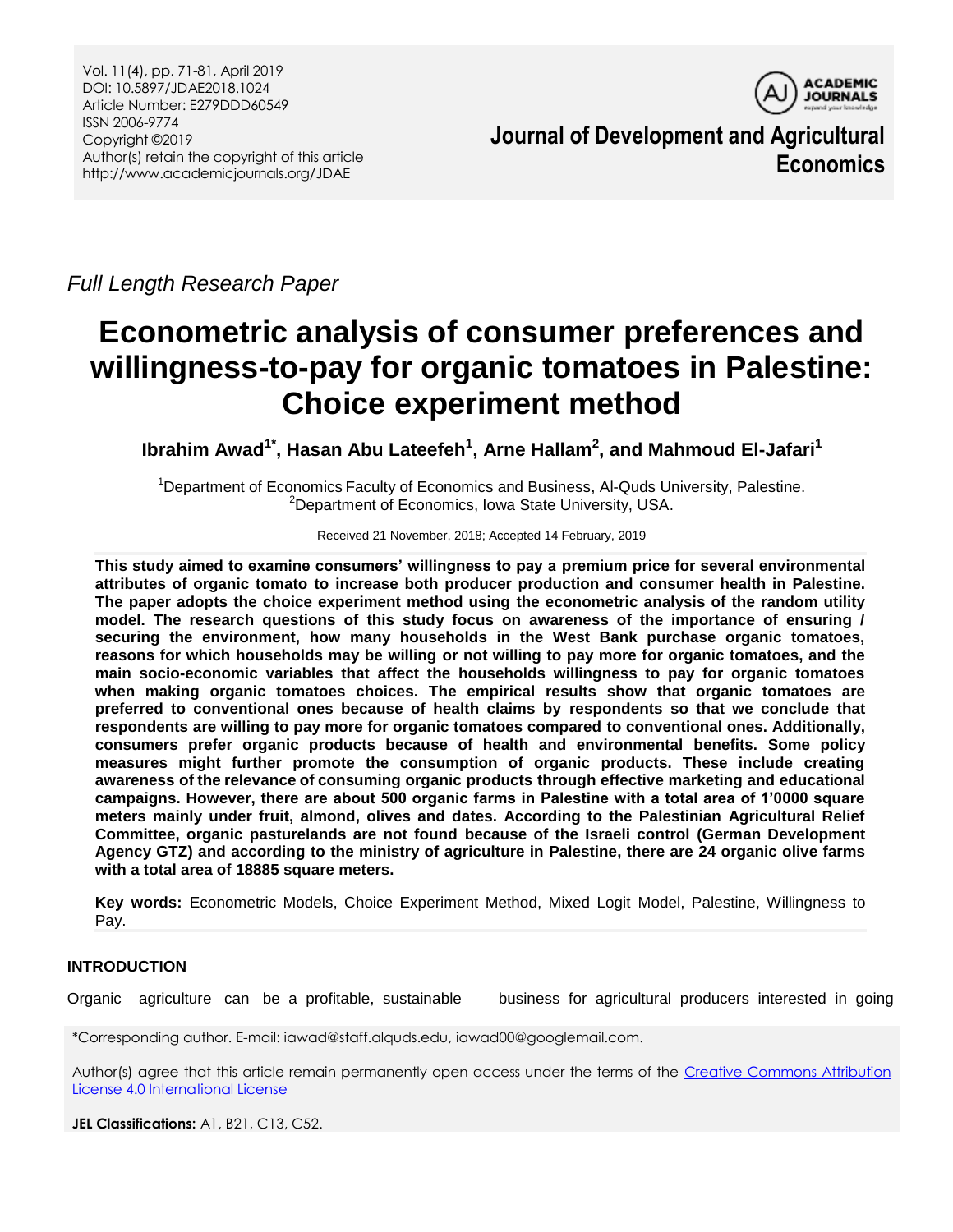through the certification process necessary to enter this market (Annunziata and Vecchio, 2016). The Willingness to Pay (WTP) is highest for organic certification label certified by NGOs attribute and lowest for Viet GAP vegetables without a label (Thai and Pensupar, 2015). Moreover, many consumers are willing to pay a premium price for organic tomatoes (Engjell et al., 2017). Organic foods have been expanded during the last few years, and industry experts are forecasting steady growth of 9 percent or higher (Organic Trade Association (OTA), 2015).

However, adoption and development of certified organic farming is not an easy option for farmers, and they face technical, economic, social, cultural and legal barriers. In Jordan and Tunisia, with the technical and financial support of the German Development Agency (GIZ), a series of projects were implemented to gradually eliminate the use of chemical fertilizers and pesticides in agricultural production. The International Federation of Organic Agriculture Movements (IFOAM) (2014), in Jordan, explored that there are diverse organic farms with a total area of 25,669,000 square meters; the shares of these farms in the total agricultural land are equal to 0.25%, and there are 98 producers of organic agriculture. The Israeli agricultural sector is characterized by an intensive production system; this is to overcome the scarcity of natural resources, particularly water. The highlevel development of the agricultural sector results in the cooperation between scientists, extension advisers, farmers, and agriculture-related industries. These four elements merged to promote advanced technologies in all agricultural branches. As per IFOAM (2014), Israel has diverse organic farms with a total area of 70,950,000 square meters; the shares of these farms in the total agricultural land are equal to 1.36% and with 500 producers of organic agriculture. On the other hand, Awad (2012) uses the econometric analysis of willingness-topay to investigate the efficiency and equity of domestic water services in the West Bank. The critical result reveals that efficient allocation mechanisms based on WTP with key socioeconomic variables suggested by economic theory and CV previous studies are nonexistent in Palestine.

Regarding Palestine, agriculture is one of the most critical sectors of the economy as it employs about 31.9% of the population (Palestinian Central Bureau of Statistics (PCBS), 2013). There are about 500 organic farms in the country with a total area of 10,000 square meters mainly planted in fruit and vegetables, almond, olives, and dates. According to the Palestinian Agricultural Relief Committee, organic farms are not widespread due to the dominance of the occupation of the agricultural lands in the Palestinian territories (GIZ, 2014).

According to the ministry of agriculture in Palestine, there are 24 organic olive farms with a total area of 8,964.8 square meters.

The hypothesis might be that organic food increases the capacity of living organisms towards resilience. However, effect studies on specific markers for health are necessary to be taken into consideration for future research (Huber et al., 2011). The impact of organic fruits and vegetables on human health is considered to be the main contributor to the increased demand for this kind of product. Also, consumers are increasingly interested in the health benefits of foods and have begun to look beyond the primary nutritional benefits to the potential disease prevention and health-enhancing compounds contained in many foods. This interest combined with a better understanding of how diet affects diseases, rising health-care costs and lifelong expectancy are driving a growing and robust market for organic foods and natural health products.

Some researchers have emphasized (Agriculture and Agri-Food Canada, 2009) the health benefits of tomatoes, which is the topic of this paper. Tomatoes are chosen for some reasons: First, other than olives, tomatoes are dominant in the organic food sector, and tomatoes are widely consumed among the Palestinian people. Second, organic tomatoes play an essential role in improving public health for both present and future generations. Third, increasing the level of environmentally-friendly food consumption in households is an essential element that can be utilized in the safeguarding of the environment and may reduce Greenhouse Gas (GHG) emissions. Fourth, in the West Bank, the willingness to pay for organic tomatoes is widely discussed and is becoming more relevant to the business in the West Bank. However, the central question of this paper is what is consumers' willingness to pay a premium price for several environmental attributes of organic tomato to increase both producer production and consumer health in Palestine?

# **Overall and specific objectives**

The primary goal of the research was to investigate the potential of organic tomatoes to increase both producer production and consumer health in Palestine. In this paper we (1) estimate the effect of product attributes on households' choice; (2) estimate the households' WTP for organic tomatoes, and (3) investigate the impact of income and other socioeconomic variables on the choice of organic versus conventional tomatoes. Toward this end, the primary method of analysis in this study will be the choice experiment method.

# **LITERATURE REVIEW**

West et al. (2002) used stated choice experiments to estimate WTP for different types of functional foods (for example anti-cancer tomato sauce), produced by conventional, organic, and GM technology. A Mixed Logit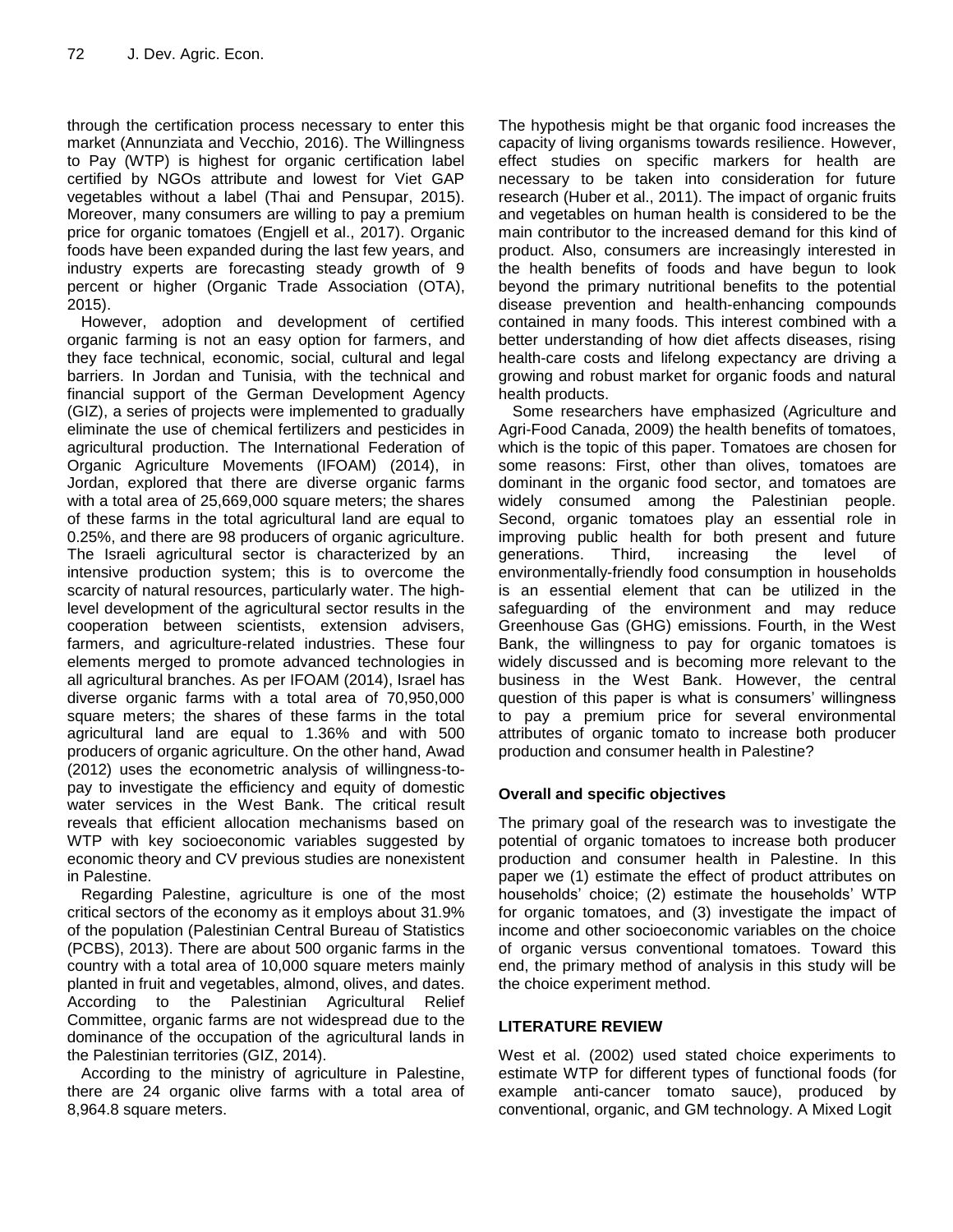(ML) model was used for analysis. The main results revealed that respondents were willing to pay a price premium for functional foods. Consumers were less receptive to a functional property if the functional food was a meat product. The results also indicated that many Canadian consumers would avoid GM foods regardless of the presence of functional health properties, and they are likely to accept conventional and organic functional foods if the prices are reasonable.

Probst et al. (2012) used a choice experiment to identify the marketing potential of organic vegetables in the food vending sector of Cotonou (Benin), Accra (Ghana) and Ouagadougou (Burkina Faso). Certified organic production and marketing were examined as a potential strategy to improve chemical food safety. Awareness of chemical contamination risks was generally low. The appearance of a product was central to vendor choice; consumers attributed similar utility to taste and organic certification. Consumer WTP was calculated to be a premium of 1.04 USD (per plate) if the food served contained only certified organic vegetables.

Another example of the application of this method is the paper by Quagrainie et al. (1998). A stated preference experiment was administered in major cities in western Canada in 1996 via a mail survey; there were 530 respondents. The research question dealt with how product origin, packaging, and selected demographics affect consumers' choice of red meats. Several attributes were selected for each different fresh meat product, including price, product origin, and packaging. A Nested Logit model was used to analyze the stated preference data. The results indicated that the consumers generally preferred Alberta fresh beef rather than a more general Canadian origin, but the consumers were indifferent between fresh pork from Alberta and elsewhere in Canada. Consumers' age, household income, and family size were found to affect meat choice.

Lusk and Parker (2009) applied a choice-based conjoint experiment to examine consumer preferences for the amount and type of fat in ground beef. This paper linked consumers beef choices to their health concerns and fat content. The goal of this study was to examine preferences for a heart-healthy beef product. WTP estimates showed that consumers placed significant value on beef enhanced with Omega-3 fatty acids, ranging from \$1.30 to \$2.21 per pound of ground beef depending on total fat content. The authors suggested that it might be profitable for the beef industry to market and sell products that are healthier for the consumer (heart-healthy beef).

Woods and Bastin (2009) used the choice experiment method to study consumers' acceptance and willingness to pay for blueberry products with nonconventional attributes: organic, Kentucky-grown and sugar-free. An in-store intercept survey was conducted in Kentucky with a sample of 557 respondents in 2007. The results found

strong evidence that demographic variables had a significant impact on consumers' preferences. For example, consumers of different ages, household income and years of education have different preferences depending on their characteristics, consumers' preferences and willingness to pay to differ for various attributes. For example, younger and mid-aged consumers with low to moderate income valued the attribute Kentucky-grown much higher than the organic feature for a pure blueberry jam product. Hovde et al. (2007) use a choice experiment to identify market preferences for high selenium beef in the United States. The survey design included three attributes: price premium, health claims, and origin. Health claims levels included the Food [Drug](http://www.google.com/url?sa=t&rct=j&q=&esrc=s&source=web&cd=1&cad=rja&uact=8&ved=0CCYQygQwAA&url=http%3A%2F%2Fwww.fda.gov%2Ffood%2Fguidanceregulation%2Fguidancedocumentsregulatoryinformation%2Fsanitationtransportation%2Fucm056174.htm%23CHPT3&ei=T1D-U-mCNoGTyATB84HwAw&usg=AFQjCNFBpf350qZyf1lGqVvSmAw51SKU-Q&sig2=sqQLmZ3u8TUTgkLJoY1rpQ) Administration (FDA) level A and FDA level C claims. A Multinomial Logit Model was estimated. Unexpected results showed that respondents did not prefer the high-selenium beef products with the FDA level A and C health claims. The authors explained that because the words cancer and selenium were included in the claims; both words might have elicited negative perceptions about the product. Also, consumers were unfamiliar with the function of the new functional ingredient, selenium, which might reduce the risk of certain cancers. One interesting finding was that those with less health-oriented lifestyles, including those who did not exercise and who use tobacco, preferred highselenium beef with health claims.

## **METHODOLOGY AND ECONOMETRIC MODELS**

A choice experiment explores how consumers value and make trade-offs among the selected attributes. The selected attributes need to accurately reflect the competitive environment of the available alternatives and be strictly relevant to consumers' decision making (Blamey et al., 2001).

The primary purpose of this section is to outline a theoretical background of research methodology, where the theoretical definitions of willingness to pay concepts are discussed. Also, the choice experiment approach widely used as an empirical methodology in the economics literature (Probst et al., 2012; West et al., 2002; Quagrainie et al., 1998; Larue et al., 2004; Lusk and Parker 2009; Hu et al., 2009; Hovde et al., 2007, Hensher et al., 2005; Adamowicz et al., 1998; and Veeman and Adamowicz, 2004) is presented. For a consumer's choice problem, the classic random utility approach of consumer theory is appropriate (Manski, 1977). The choice experiment method is consistent with the Random Utility Theory (RUT). It is a data generation approach which depends on the design of choice tasks to show factors influencing choices and to understand how respondents make choice decisions (Louviere et al., 2000). A choice experiment is used to observe the effects upon one variable, a response variable, given the manipulation of the levels of one or more other variables in the choice sets (Hensher et al., 2005). The choice set is a subset of all alternatives in a universal set that are available at the time of the choice and have a non-zero probability of being chosen (Adamowicz et al., 1998).

To conduct the choice experiment, the first step is to define the study problem by asking the question: what does the study hope to achieve? After understanding the problem, the researcher must identify a list of alternatives, attributes and attribute levels which are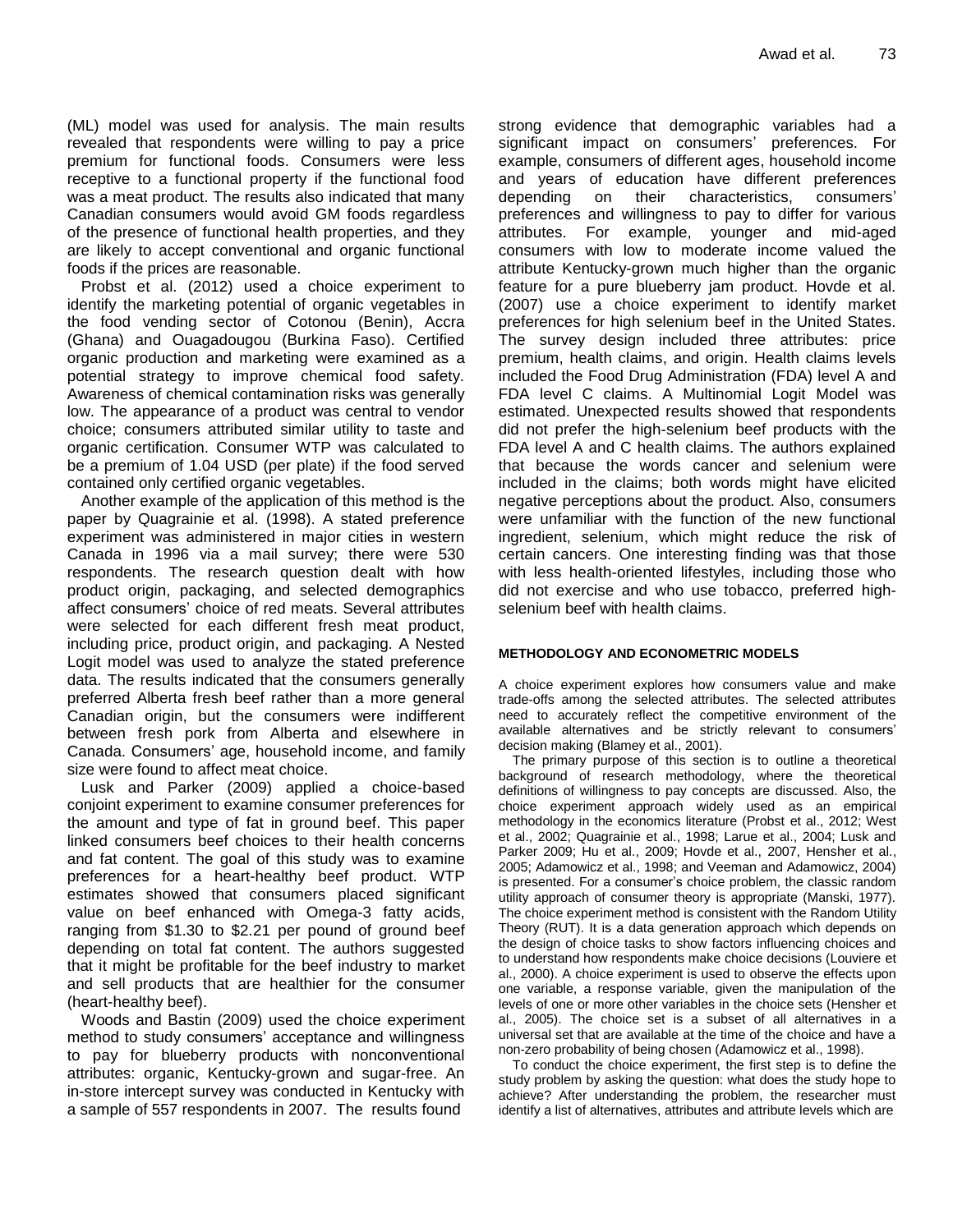appropriate for the choice experiment. This step is called stimulation refinements, which means brainstorming and then narrowing the range of alternatives to consider in the experiment (Hensher et al., 2005). The critical issues in designing a choice experiment method include selecting the attributes and level of attributes, the experimental design and the treatment of the nochoice option.

A number of discrete choice models are available and differ in the assumptions made about the distribution of the error term (Train, 2009). For example, the conditional logit models error term is assumed to have a type-I extreme value distribution. The typical conditional logit model is visible as well:

1) The estimated coefficients of the attributes are fixed to be the mean values of all respondents' responses. This ignores the variation of the estimated coefficients and cannot handle preference heterogeneity among consumers. Consumer heterogeneity is an essential issue in food markets, especially when dealing with differentiated products, such as organic fruits, where target consumer preferences might be entirely different from other consumers.

2) The second major limitation of the CL model is the independence of irrelevant alternatives (IIA), also known as binary independence as an axiom of decision theory and various social sciences. The IIA property assumes that the ratio of the probability for any two alternatives is utterly independent of the existence and attributes of any other alternatives (Ben-Akiva and Lerman, 1985). It assumes that the errors are independently distributed across alternatives even for repeated choices, which is unrealistic. The CL model cannot avoid the restrictive substitution pattern of the IIA property (Louviere et al., 2000).

The Mixed Logit model is very flexible and can approximate any random utility model (McFadden and Train, 2000). The Mixed Logit model was developed by Boyd and Mellman (1980) and Bhat (1998) and Train (1998), to identify a broad range of consumers 'preference heterogeneity. The Mixed Logit probabilities are the integrals of standard logit probabilities over a density of parameters (Train, 2009). The ML model assumes that rather than being fixed, the parameters of attributes follow certain specific distributions across the respondents in the sample. Specifically, the choice probability of the Mixed Logit model of individual i choosing alternative j can be expressed as:

$$
\breve{P}_{ij} = \int P_{ij} f(\beta | \theta) d
$$
\n(1)

Where,  $\theta$  = the distribution parameters of coefficient  $\beta$  (such as the mean and covariance of  $\beta$ ), Pij = the standard logit probability function.

The likelihood function of the ML model cannot be efficiently estimated with Maximum Likelihood estimation (Veeman and Adamowicz, 2004). However, the probability function Pij in equation (7) can be estimated by a simulation method over the density function f ( $\beta$  | θ).

According to Train (2009), the procedure for the simulation method includes three steps. For any given value of  $\theta$ : (1) draw a value of β from the density function f (β |  $\theta$ ), and name it βr with the superscript r = 1 to represent the first draw; (2) calculate the f ( $\beta | \theta$ ) found in equation 6 with the logit formula for the first draw; (3) repeat steps 1 and 2 many times (usually more than 100 times), and average the results. The average simulated probability can be expressed as:

$$
\breve{P}_{ij} = \frac{1}{r} \sum_{r=1}^{r} P_{ij} \left( \boldsymbol{\beta}^r \right) \tag{2}
$$

Where,  $R =$  the number of draws,  $\overline{P}$ ij = unbiased estimator and its variance decreases as  $R$  increases, the summation of  $\overline{P}$ ij is equal to 1 over alternatives.

The simulated log-likelihood function is given by inserting the simulated probabilities into the log-likelihood function as in the following equation:

$$
SLL = \sum_{i=1}^{I} \sum_{j=1}^{J} d_{ij} \ln \breve{P}_{ij}
$$
 (3)

Where, dij is an indicator such that dij  $=1$  if individual i chose alternative j, and zero otherwise and the maximum simulated likelihood estimation (MSLE) is derived by maximizing SLL over the value of the parameters of the distribution of θ (Train, 2009).

#### **Participants**

Stratified random sampling aims to produce a sample that reflects the population regarding each member of the population has an equal chance of being included in the sample and has relative proportions of people in different categories, such as gender, ethnicity, age groups, demographic groups, and region of residence.

Using a 5% margin of error, the appropriate households sample size for the Ramallah and Bethlehem governorates was 384 persons. The governorate of Ramallah and Al-Bira chose a stratified random sample, and Bethlehem governorates to identify and divide the households into two main zones with three main subgroups. Specifically, the two governorates were broken down into three divisions and a representative sample of each stratum was selected: Division (A) household heads who live in cities (urban respondents); Division (B) household heads of rural areas (rural respondents); and Division (C) household heads who live in the refugee camps of the selected governorates.

After dividing the study population into the appropriate regions, a stratified random sample was undertaken throughout each region. The tables below clarify how we selected the sample in term of twostep samples with a stratified random technique. Villages were divided regarding population size, and we selected the largest ten villages in Ramallah and Al-Bira, and Bethlehem governorates.

#### **Ethical approval**

All procedures performed in studies involving human participants were by the ethical standards of the institutional and national research committee and with the 1964 Helsinki declaration and its later amendments or comparable ethical standards.

#### **Survey and data collection**

The choice experiment was administrated through an in-person survey. The survey contained seven sections. The first section asked some questions about the respondent to ensure that the household bought tomatoes from the Ramallah or Bethlehem governorates. The second section provides information to the respondents about the health benefits of organic tomatoes. The third section asked about health and environmental problems facing households in the West Bank. The fourth section gathered information about consumers eating habits and buying behaviour. The fifth section asked about household attitudes toward conventional agriculture and organic tomatoes. The sixth asked respondents to complete a series of choice tasks, which was the primary source of choice data for the estimation models in the study. The final section of the survey contained some socio-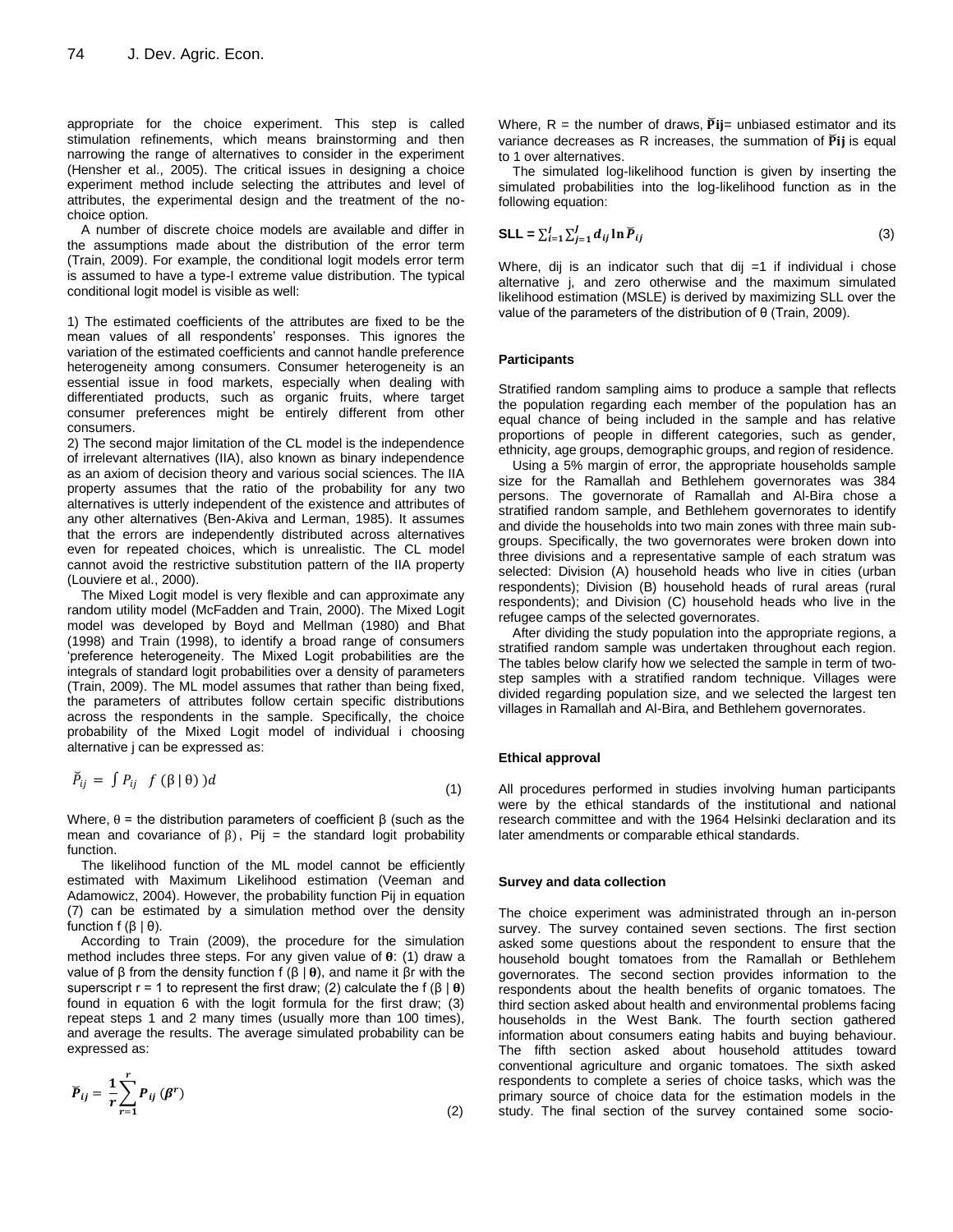Before conducting the in-person survey a pilot study, a pilot survey was carried out by different respondents from different locations in the West Bank: Al-Quds University, tomato markets in Bethlehem, tomato markets in Ramallah. Twenty respondents completed a pilot survey. This pilot study provided helpful feedback in finalizing the survey instrument and the main attributes to use in the actual choice experiments. Pilot interviews provided a good background on organic agriculture in the West Bank and how such products can give the farmers opportunities to achieve a higher profit. Accordingly, the formal survey was applied to respondents recruited from the West Bank (Ramallah and Al-Bireh governorate, and Bethlehem governorate). A random sample was taken from the two governorates, and in-person interviews were used. A survey of 345 households was taken for the whole sample.

#### **The study site**

The study is applied for two of the West Bank governorates; Ramallah and Al-Bireh governorate and Bethlehem governorate. These were chosen over other Palestinian governorates because these are the regions in Palestine most likely to be interested in organic food due to income, education, and other demographic and socioeconomic factors. This was clear from the pilot survey. Studying both Ramallah and Bethlehem increases the variance of social and economic background factors, such as nutritional habits, and governmental policies and regulations will make WTP estimates more robust.

The Ramallah and Al-Bireh governorate is located in the middle of the West Bank with an estimated population of 279,730 with 52,834 households. This governorate contains two main cities, Ramallah and Al-Bira, with a further 71 villages, and five refugee camps (Palestinian Central Bureau of Statistics, 2012). Regarding Bethlehem governorate, it is located in the south of the West Bank with an estimated population of 199,463 and with 32,667 households. This governorate contains three main cities: Bethlehem, BeitJala and Beit-Sahour, with a further 38 villages, and three refugee camps (PCBS, 2013). Accordingly, a two-step stratified random sample is adopted in this study with a population that includes urban, rural, and refugee camps.

#### **Choice experiment**

The research questions of this study focus on awareness of the importance of ensuring / securing the environment. How many households in the West Bank purchase organic tomatoes, reasons for which households may be willing or not willing to pay more for organic tomatoes, and the main socio-economic variables that affect the households willingness to pay for organic tomatoes when making organic tomatoes choices. Moreover, thus, price per kg, levels of minerals and vitamins, taste, shape, texture and how and where tomatoes where grown were selected as the main attributes for inclusion in the choice experiment.

Illichmann and Abdulai (2013) use a choice experiment approach to investigate consumers' preferences and WTP for organic food products. They apply mixed logit and latent class models to investigate preference heterogeneity of organic food products. The main result revealed significant heterogeneity in preferences for organic apples, milk, and beef product attributes among consumers.

A functional experimental design is used to maximize the information collected from the stated preference choice experiment. The objective of using fractional factorial design is to create efficient choice sets, including how to combine attribute levels into product

profiles and how to put profiles into choice sets (Louviere et al., 1998).

#### **Theoretical background**

According to Train (2009), an individual i receives utility U when choosing an alternative j with a group of attributes Xij from a choice set. The utility is usually modelled with two components: an observed deterministic component Vij and an unobserved stochastic component  $\varepsilon_{ii}$  of the utility function. The utility received from alternative j is represented by:

$$
\mathbf{U}_{ij} = \mathbf{V}_{ij} + \varepsilon_{ij} \tag{4}
$$

Where,  $V_{ii} = f(X_{ii})$ , the deterministic component, is a function of the attributes of the alternatives. In the choice model, individual I faces a choice of one alternative from a limited choice set C. The probability  $P_{ii}$  that alternative j will equal the probability that the utility gained from this choice is no less than the utility of choosing another alternative in the finite choice set. The probability of individual i choosing alternative *i* is expressed as:

$$
P_{ij} = \text{Prob } \{ V_{ij} + \epsilon_{ij} \geq V_{ik} + \epsilon_{ij}; \text{ for } j \neq k, \text{ and } k \in C \} \qquad (5)
$$

#### **Attributes and levels**

Given this, the base model above identifies the utility function with the main effect variables in the choice experiment. As specified before, seven attributes are included in this choice experiment, which are price, level of minerals and vitamins, taste, nutrition, shape, texture and whether the tomatoes were certified organic. These attributes include different levels which are all dummy-coded, and they become the main variables to test the effects of each attribute in the random utility function. However, the seven attributes are separated into two dummy variables equal to 0 if the household selects conventional tomatoes and one if the household selects organic tomatoes, otherwise equal to 0 (Non-purchase option). The model also contains some socioeconomic variables including income (Table 1).

This study focuses on the households' health and taste related to the choice of organically grown tomatoes, so the tested product should contain the main attributes such as taste and nutrition of organic products (Annunziata and Vecchio, 2016).

In this study, the organic tomatoes have two levels for each attribute. The attribute level of each attribute is as follows: the price of organic tomatoes are double compared with the price of conventional one, contain a higher level of minerals and vitamins are more tasty, more nutritious, less perfect-looking, the texture is matt, and are certified organic. Conventional tomatoes have seven attributes tomatoes with two levels each: the price of conventional tomatoes compared with the price of organic tomatoes, a lower level of minerals and vitamins, less tasty, less nutritious, perfectlooking, the texture is smooth and not organically certified.

The main effect is the independent effect of a particular treatment on the dependent variable, the choice. The measurement of the main effect is by the estimated parameter of that treatment variable. An interaction effect is the combined effect of two or more treatments upon the dependent variable. The interaction effect could be measured by the estimated parameter of the combined variables. The main effects and interaction effects determine the degrees of freedom of the experiment, which is directly related to the design of the minimum number of profiles. The number of profiles needs to be sufficient to estimate both the main effects and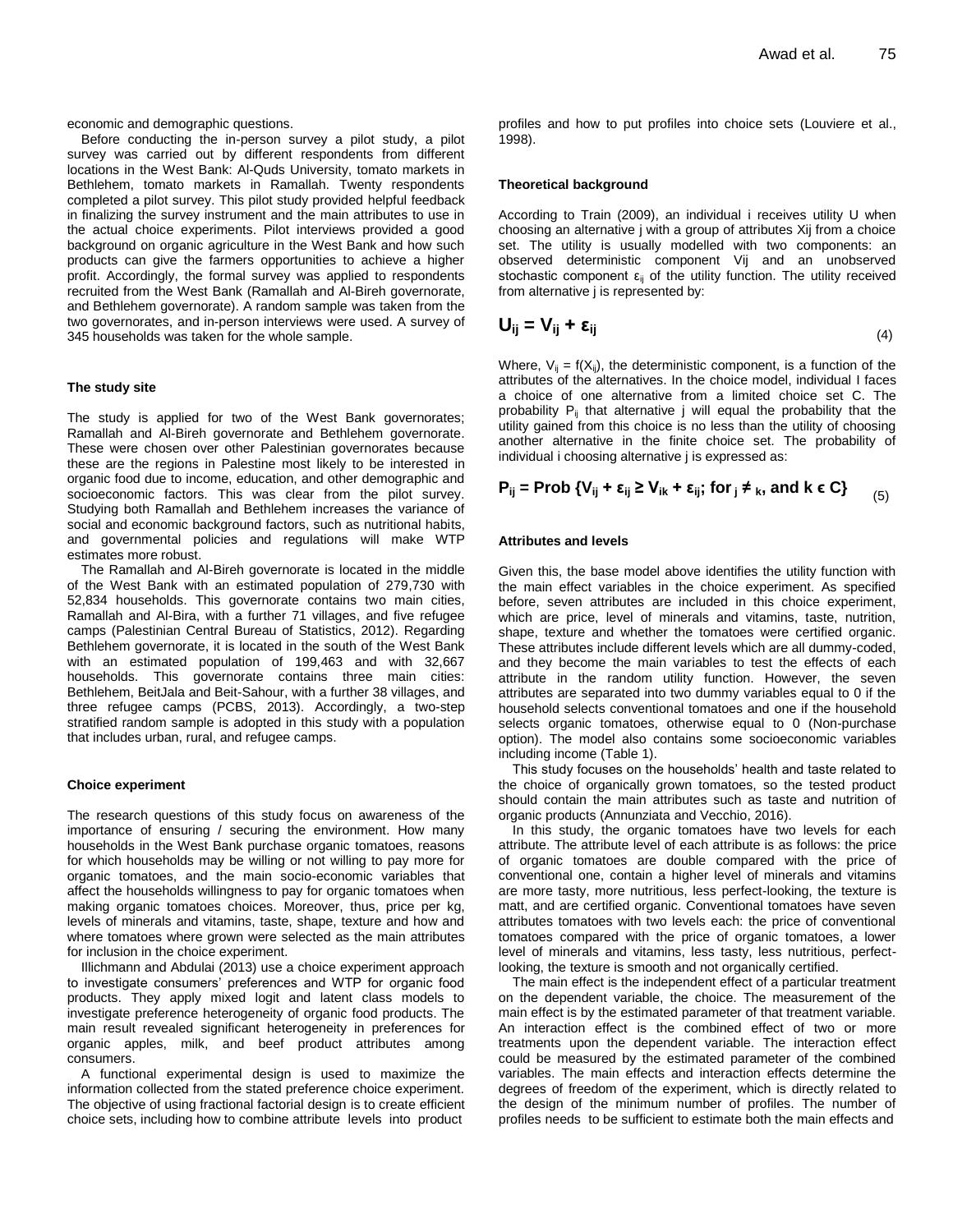**Table 1.** Attributes and Levels in Choice Experiment.

| <b>Attributes</b>                   | (Organic fruits or<br>vegetable) | (Conventional fruits<br>or vegetable) | Non-purchase option |  |
|-------------------------------------|----------------------------------|---------------------------------------|---------------------|--|
| Price per Kg                        | 3 NIS                            | 1.5 NIS                               | I Do not Know       |  |
| Please choose one of these choices. | П                                | П                                     | □                   |  |
| Levels of minerals and vitamins     | Contain higher level             | Contain lowe level                    | I Do not Know       |  |
| Please choose one of these choices. | $\Box$                           | □                                     | $\Box$              |  |
| Tasty                               | Very Tasty                       | <b>Tasteless</b>                      | I Do not Know       |  |
| Please choose one of these choices. | П                                | □                                     | □                   |  |
| <b>Nutritious</b>                   | <b>Nutritious</b>                | Less nutritious                       | I Do not Know       |  |
| Please choose one of these choices. | П                                | □                                     | □                   |  |
| Shape                               | Less perfect looking             | Perfect looking                       | I Do not Know       |  |
| Please choose one of these choices. | □                                | □                                     | □                   |  |
| Texture                             | Matt                             | Smooth                                | I Do not Know       |  |
| Please choose one of these choices. | □                                | □                                     | □                   |  |
|                                     |                                  |                                       |                     |  |
| How tomato where grown              | <b>Certified Organic</b>         | Not Organic                           | I Do not Know       |  |
| Please choose one of these choices. | □                                | □                                     | □                   |  |

interaction effects.

#### **Model specification and statistical analysis**

In the course of this paper, consumer i faces the choice of one alternative among organic tomatoes, regular tomatoes and the no purchase option, given various attribute level combinations in each choice set. The probability of consumer i choosing alternative j equal the probability that the utility received from alternative j is greater or equal to the utility when choosing conventional tomatoes or not making a purchase.

McFadden (1974) developed the conditional logit model to estimate these probabilities assuming the stochastic error term is independent and follows a Type-I extreme value distribution. Assume the observed deterministic component  $V_{ij}$  is a linear function of perceived product attributes  $X_j$ , so  $V_{ij} = \beta X_j$ . The choice probability of consumer i choosing alternative j in the conditional logit model is formed as:

$$
U_{ij} = X_{ij}B + e_j
$$
 (6)

Where, ß is a vector of estimated parameters, Xij represents a vector of the selected attribute levels in the choice set,  $e_i$  is the error term associated with the utility brought by alternative j, which cannot be captured by the attributes.

Given the specified attributes and levels of organic tomatoes and vegetables in this study, a linear indirect utility function of consumer i choosing alternative j in one choice set is specified as:

$$
U_{ij} = B_1
$$
 (NoPurchase Option) + e<sub>j</sub> where j = (no purchase)

 $U_{ij}$  = (1 – No Purchase) \* ( $\beta_1$ Price<sub>j</sub> +  $\beta_2$ LevelsOfMineralsAndVitamins<sub>i</sub> +  $\beta_3$ Taste<sub>j</sub> +  $\beta_4$ Nutritionj +  $\beta_5$ Shape<sub>i</sub> +  $\beta_6$ Texture<sub>i</sub> +  $\beta_7$  TomatoesCertifiedOrganic<sub>i</sub>) + $\alpha_1$  Income<sub>i</sub> +  $\alpha_2$ Education<sub>i</sub> +  $\alpha_3$  FamilySize<sub>i</sub> +  $\alpha_4$  Employment<sub>i</sub> +  $e_i$  ( $_i \neq$  no purchase)

 $(7)$ 

#### **Willingness-to-pay**

Willingness-to-pay is the amount of money a person is willing to pay to get or avoid something other than the status quo. The aggregation of all stakeholders' willingness-to-pay is what is sought in identifying the net benefits of a policy. If someone was made worse off as a result of the change, we could introduce the notion of compensation to bring them back to at least the same level of wellbeing even if others' well-being was improved. If, after performing the analysis, there are any estimated net benefits, this would imply that the proposed change would be a Pareto improvement over the status quo.

With a linear random utility function, the marginal utility of income is independent of income and prices, and that income effect is negligible, i.e., the compensated (Hicksian) demand curve and the Marshallian demand curve approximate each other, (Small and Rosen 1981) as shown in Figure 1. If this were the case, the price of tomatoes would appear in equation 3, but income would not.

Willingness-To-Pay (WTP) is often adopted by researchers to jointly interpret the estimated parameters and identify the money values associated with changes in each attribute. The marginal WTP indicates the maximum amount that the respondent would be willing to pay in order to receive/avoid a particular attribute of the product (Burton et al., 2001). The marginal WTP can be derived from equation three as follows: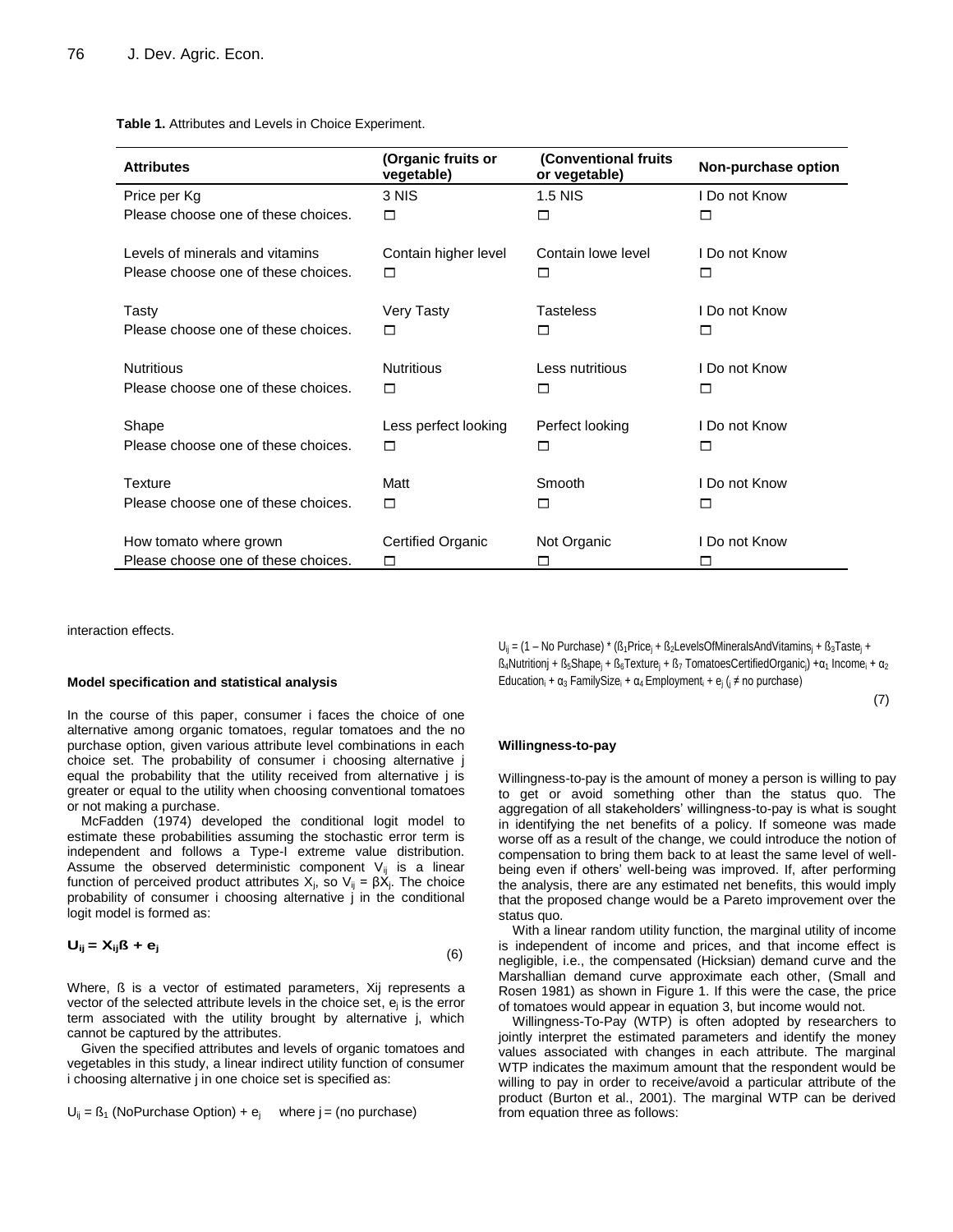

**Figure 1.** Marshallian demand curve, consumer surplus and WTP.

$$
WTP_{x_k} = \frac{\beta_k}{\beta_{price}}
$$
 (8)

Where,  $\beta_k$  is the estimated parameter of the attribute  $x_k$  moreover, βprice is the parameter for the price,  $WTP_{x_k}$  represents the money value that respondents are willing to pay for the attribute  $x_k$  of the product characteristics.

Some studies (Ryan and Huges, 1997; Ryan, 1999; Peracchi F, 2001; Lee, 2002; Johnson et al., 2000) have also calculated the WTP arising from a change in all levels of a product as follows:

$$
WTPmedian = \sum \frac{\beta_k}{\beta_{price}}
$$
 (9)

Because of its simplicity, median willingness to pay is a popular measure of central tendency for the probit/logit model. Also, the median willingness to pay appears to be less sensitive to distributional misspecification in a referendum framework.

#### **Substitutions of the model**

Equations 10 and 11 represent the functional relationship among variables adopted in this study.

### Uij = β<sup>0</sup> (Nopurchase option) + ε, *where j = No purchase*

 $U_{ij}$  = (1- No purchase) \* (β<sub>1</sub> Price<sub>j</sub> + β<sub>2</sub> Levels of Nutritional Uncertainty<sub>i</sub> +  $\beta_3$  Taste<sub>i</sub> +  $\beta_4$  Nutrition<sub>i</sub> +  $\beta_5$  Shape<sub>i</sub> +  $\beta_6$  Texture<sub>i</sub> +  $\beta_7$ Certifies Organicj) + ε*,* (10)

Where,  $j = No$  purchase

$$
U_{ij} = X_{ij}\theta + U_j
$$
 (11)

Where, θ is a vector of estimated parameters, Xij represents a vector of the selected attribute levels in the choice set and uj is the error term associated with the utility brought by alternative j, which cannot be captured by the attributes.

#### **EMPIRICAL FINDINGS**

## **Variables of the estimation models**

This section presents estimation results for the utility models developed to answer the following research questions and hypotheses; (1) Palestinian households pay a premium for organic tomatoes; (2) Palestinian households are willing to pay for organic tomatoes and (3) Palestinians household socio-economic variables have a significant effect on WTP for environmentally green products of organic tomatoes. The choice models examine the responses of consumers in term of the health claim, attitudes and income level. Also, the models used in this study are: (1) the Mixed Logit model and Willingness-To-Pay (WTP) for random parameters; (2) the Mixed Logit model with interaction effects between main variables for fixed parameters. However, Table 2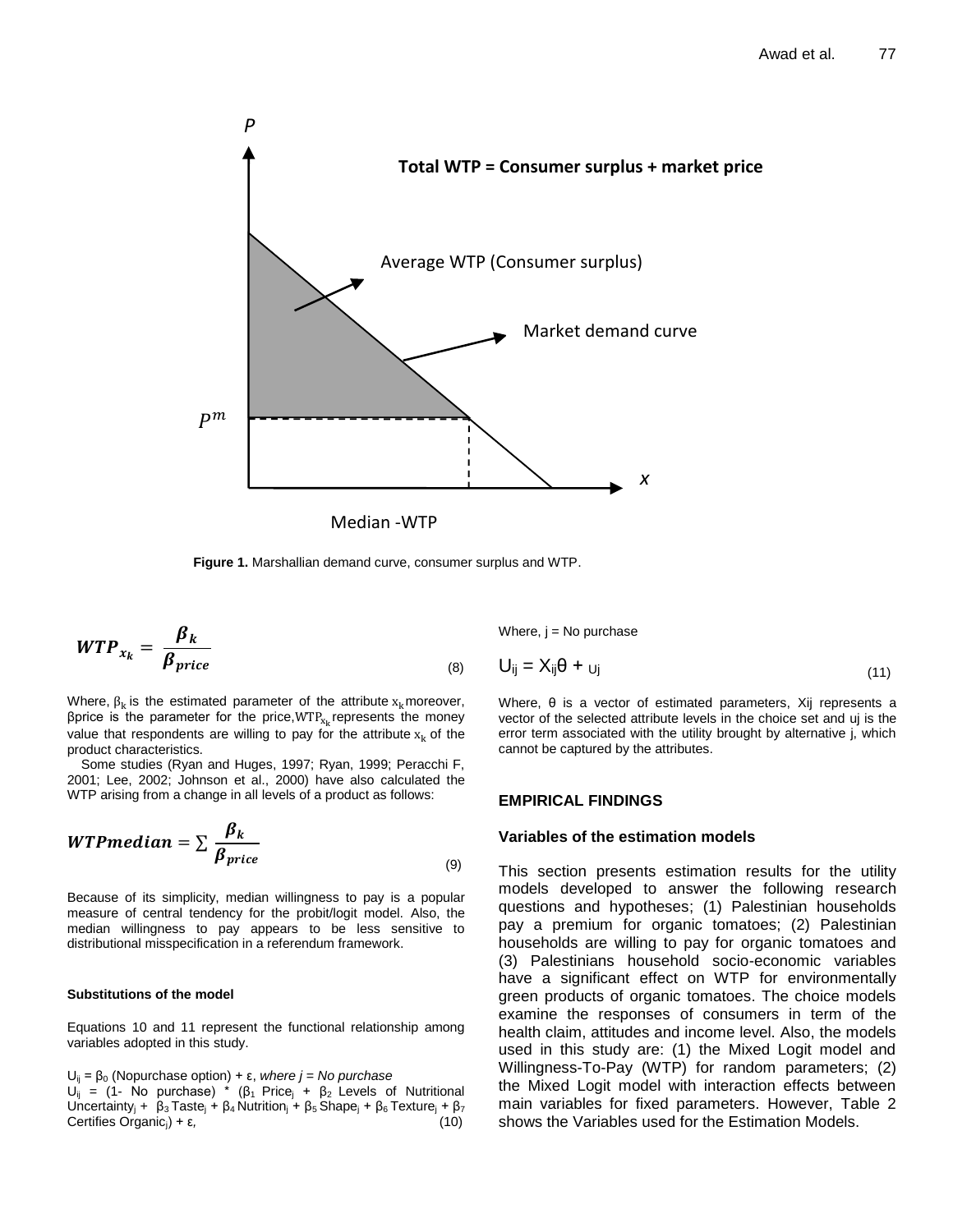| <b>Attributes</b>    | Abbreviation   | <b>Description</b>                                                                                                                                                                                                                                           |
|----------------------|----------------|--------------------------------------------------------------------------------------------------------------------------------------------------------------------------------------------------------------------------------------------------------------|
| Price                | x1             | The price adopted in the choice experiment for a kg of organic and conventional tomatoes. Also,<br>the household must pay double for organic tomatoes.                                                                                                       |
| <b>Nutritious</b>    | x4             | One if the tomatoes are organic, otherwise 0.                                                                                                                                                                                                                |
| Shape                | x <sub>5</sub> | One if the tomatoes are organic, otherwise 0.                                                                                                                                                                                                                |
| Educational<br>level | x11            | The level of education of Palestinian households in the West bank are classified into four main<br>categories:<br>1) Completed primary school or less<br>2) Completed diploma degree<br>3) Completed bachelor degree<br>4) Completed master degree or higher |
| Monthly<br>income    | x12            | The level of income for the Palestinian households in the West Bank.<br><b>Note:</b> the —lncomell variable is measured by the value of New Israeli Shekel (NIS) in all<br>estimation results.                                                               |
| Family size          | x13            | The household family size of Palestinian households in the West Bank.                                                                                                                                                                                        |
| Employment<br>status | x14            | The Employment status of Palestinian households in the West Bank. One if the household<br>works, otherwise 0.                                                                                                                                                |

**Table 2.** Summary of the variables for the estimation models.

**Table 3.** Basic tomato model: ML Estimations and WTP.

| <b>Variables</b>  | <b>Coefficients</b> | <b>Standard Error</b> | Z-value | P >  z | [95% Conf. Interval] |              |
|-------------------|---------------------|-----------------------|---------|--------|----------------------|--------------|
|                   |                     |                       |         |        | Lower                | <b>Upper</b> |
| Price             | 0.6764433           | 0.0299105             | 22.62   | 0.000  | 0.6178197            | 0.7350668    |
| <b>Nutritious</b> | 0.2349293           | 0.0408706             | 5.75    | 0.000  | 0.1548245            | 0.3150341    |
| Shape             | 0.127888            | 0.0270699             | 4.72    | 0.000  | 0.0748319            | 0.1809441    |
| Constant          | 0.0133135           | 0.0343863             | 0.39    | 0.699  | $-0.0540824$         | 0.0807093    |
| Log-likelihood    |                     | 41.465059             |         |        |                      |              |
| Pseudo- $R^2$     |                     | 0.187478              |         |        |                      |              |
| Median WTP        |                     | 0.53636 (NIS)         |         |        |                      |              |

## **Respondents' willingness to pay**

The study results show that about 33% of respondents are willing to pay a premium price for organic tomatoes. This result is relatively acceptable compared with Marangona et al. (2016) who revealed that only 8% of respondents are willing to pay a premium price for vegan breadsticks and that there is the opportunity to develop local chains for vegan niche markets (Engjell et al., 2017).

## **Tomato Model (ML) estimates and willingness to pay**

Tomato model contains the effects of the main attributes in the choice experiment measured on it, including the price, nutrition, and shape of a tomato. However, Table 3 shows the CL and WTP results for the tomato model. The value of the Log Likelihood Function is 41.465059, and the Pseudo- $R^2$  is 0.187, indicating that the goodness or fitness of this model is moderately good (Train, 2009). All

coefficients are statistically significant at the 5% level, the household's willingness to pay 0.54 (NIS) for organic tomato.

According to the estimation results in Table 3, consumers are more likely to prefer organic tomatoes. Palestinian consumers might believe that organic tomatoes are better for health and environment than conventional tomatoes based on Table 4, 46 discussed in the previous section. Palestinian consumers can pay 0.53 for organic tomato more than conventional tomatoes; they believe that the organic tomatoes are more nutritious than conventional tomatoes and the less perfect shape of organic tomatoes does not be an obstacle to pay for organic tomatoes.

## **Tomato Model (ML) estimates and WTP interaction effects**

Table 4 shows a basic model for all random affects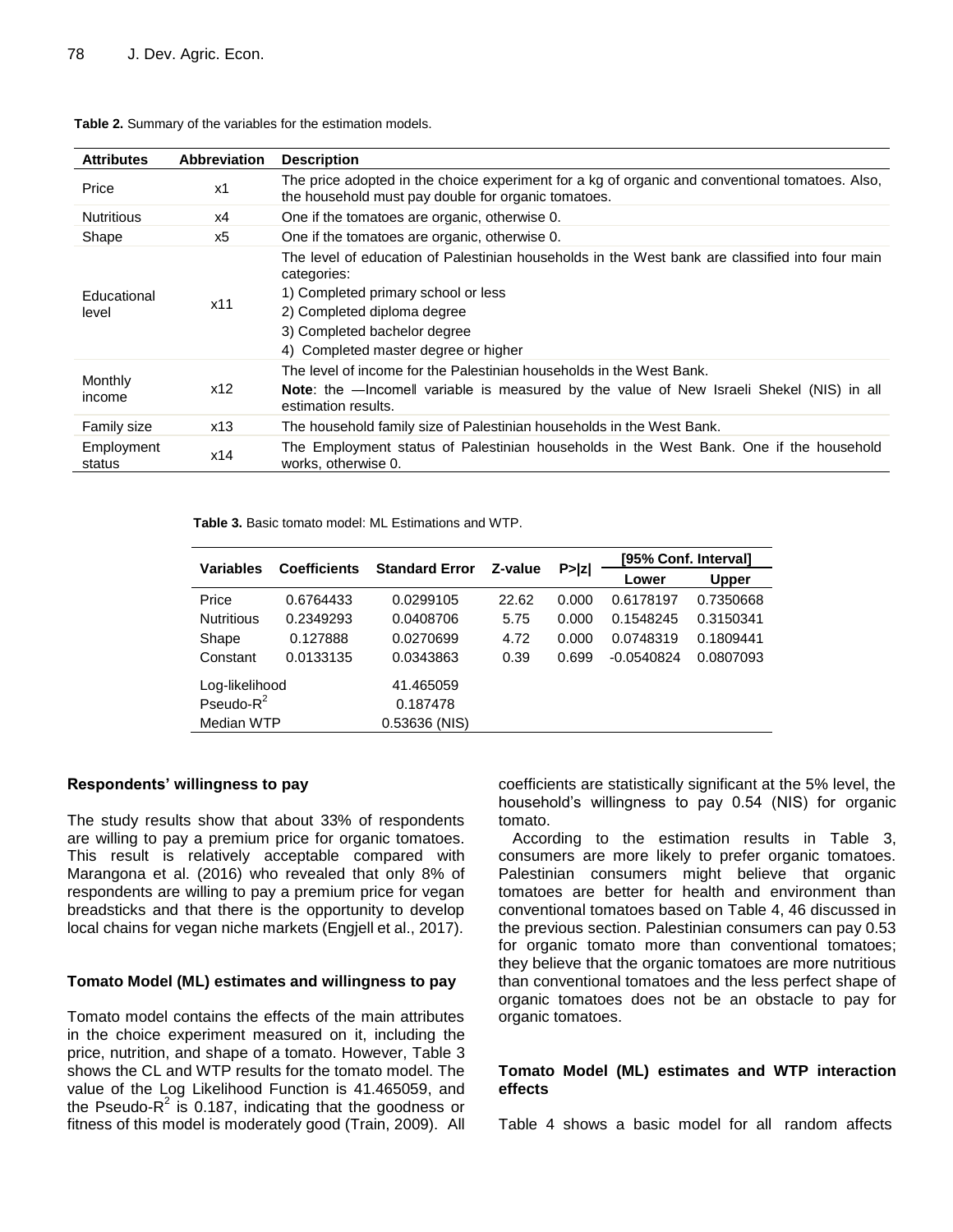| <b>Variables</b>         | <b>Coefficients</b> | <b>Standard Error</b> | Z-value | P >  z | [95% Conf. Interval] |              |
|--------------------------|---------------------|-----------------------|---------|--------|----------------------|--------------|
|                          |                     |                       |         |        | Lower                | <b>Upper</b> |
| Educational level        | 0.0201369           | 0.0269285             | 0.75    | 0.455  | $-0.032642$          | 0.0729157    |
| Monthly income           | 0.000031            | 0.0000145             | 2.14    | 0.032  | 2.65e-06             | 0.0000594    |
| Family size              | 0-.012092           | 0.0121056             | $-1.00$ | 0.318  | $-0.0358185$         | 0.0116345    |
| <b>Employment status</b> | $-0.0246058$        | 0.0733299             | $-0.34$ | 0.737  | $-0.1683298$         | 0.1191181    |
| Constant                 | 0.6066177           | 0.1139031             | 5.33    | 0.000  | 0.3833718            | 0.8298636    |
|                          |                     |                       |         |        |                      |              |
| Log-likelihood           |                     | $-212.27546$          |         |        |                      |              |
| Pseudo- $R^2$            |                     | 0.017356              |         |        |                      |              |

**Table 4.** Tomato ML Estimations and WTP with interaction effects.

variables that urge Palestinian consumers to WTP organic tomatoes. The estimation results in Table 4show the interaction effects for the main socioeconomic and demographic variables in the choice experiment.

According to Table 4, all interaction variables are not significant except that the income level was significant at the 5% level, indicating that Palestinian consumers educational level, family size, and employment status do not play a role when the purchase option of organic tomato has been made. Also, the main decisive factor affecting the consumer purchasing option is the income level of this consumer.

# **DISCUSSION**

In Palestine, this study is, to the best of my knowledge, the only one that has used CEM by using econometric analysis to accomplish its objectives. The overall objective of this study is to develop policy background information on the demand for organic tomato. The goodness or fitness of the study model is moderately good (Train, 2009), so that It is argued that consumers 'growing interest in organic foods provides value-added growth opportunities to the Palestinian agricultural sector (Agriculture and Agri-Food Canada, 2009). Consumers' response to organic tomato is a relatively new research area with many unanswered questions regarding the household's awareness of this kind of food. Given the nature of organic tomato, nutrition and taste of it play a primary role in helping consumers making consumption choices. This study has examined the household WTP of tomato through an analysis of consumers 'stated preferences for specific characteristics', which is likely to be consistent with the results in other previous research (Marangona et al., 2016). Also, some other potential influences on consumers 'decisions were considered, such as attitudes towards organic tomato, consumers' health status and knowledge, trust in organic food benefits and socio-demographic variables affect the purchasing decision Skreli et al. (2017). However, the

empirical evidence of this study is to introduce solutions and scenarios that may be of exceptional and great value to researchers and decision makers.

## **Conclusions**

The growing market around the world for organic foods, especially tomato products, provides a potential opportunity to improve health and environmental saving of Palestinians and enable the development of a new value-added food sector. With the growing interest among consumers in the relation between the green environment and health, and the knowledge of the attributes benefits in organic food products is likely to play a critical role in consumers' choices. The results estimated in this study have answered the research questions related to the demand for organic tomatoes as described. However, ML is a discrete choice model based on random utility theory.

As discussed before, we indicate that consumers' growing interest in organic tomatoes provides valueadded growth opportunities to the Palestinians agricultural sector. Given the credence nature of organic tomatoes, price, nutrition and the shape of them play a crucial role in helping consumers make consumption choices.

Households spend about 10% of their monthly income, which is about 4170 (NIS), on conventional fruits and vegetables without knowing the ultimate effects of them compared to the benefits of organic products. At the same time, households are willing to pay 0.54 (NIS) as a premium for organic tomatoes over the conventional ones when knowing the ultimate benefits of the organic products in the West Bank.

Information asymmetry of respondents can appear if they are uncertain about the validity of the health claim so that public policymakers should be aware that the verification of health claims plays a vital role in reducing households' uncertainty and making health claims more credible.

The government is advised to (1) increase the income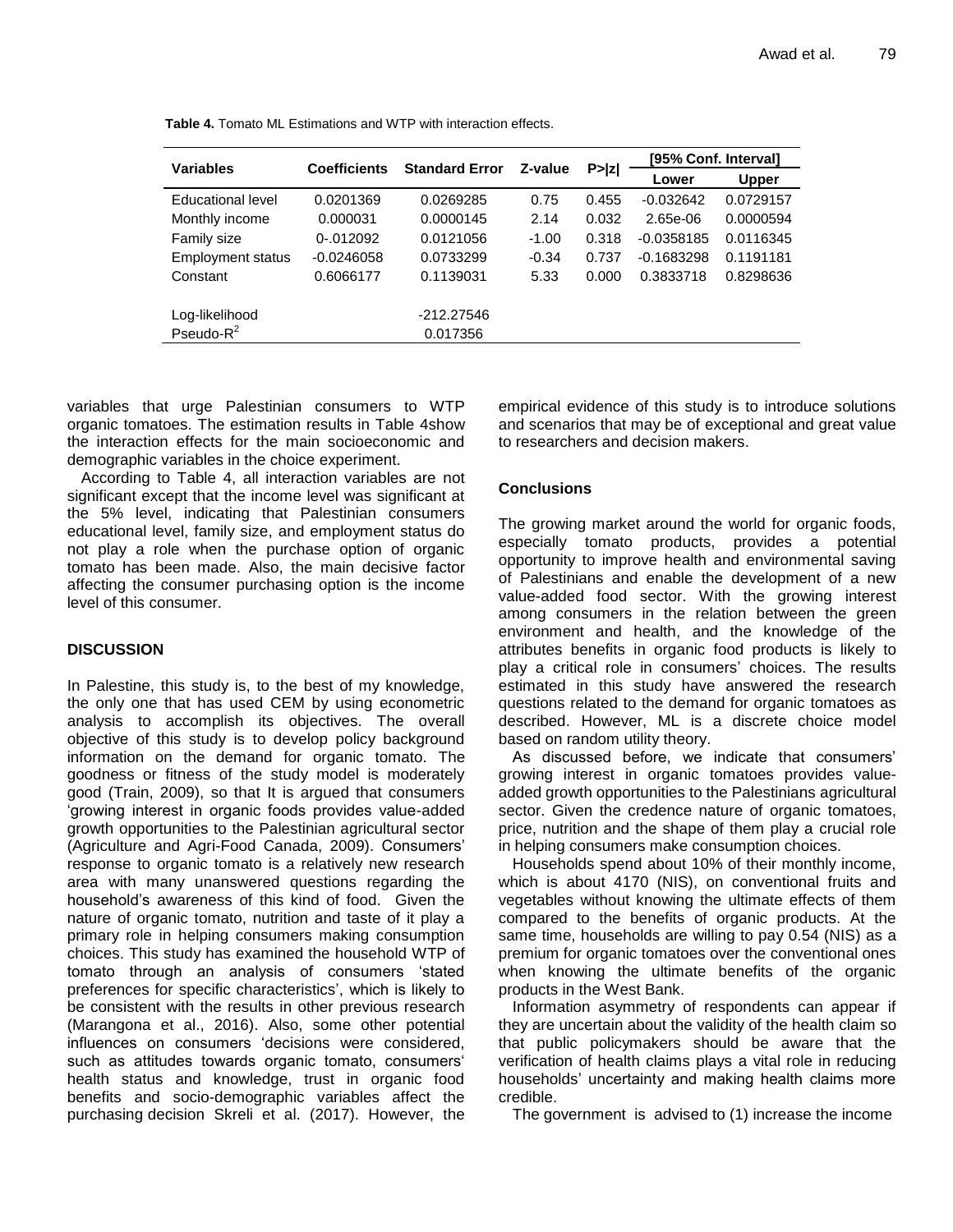level of Palestinian households. If not, the government should cover the difference in prices between organic and conventional tomatoes of producers; (2) label the organic product in terms of the quality perception of consumption is significantly essential, which is likely to consistent with other previous research (Thai and Pensupar, 2015); and (3) provide organic tomatoes all the year round.

## **Limitations**

This article focuses on examining the Palestinian households WTP of tomato in West Bank through using the choices experiment methodology of research. One limitation of this study is associated with the hypothetical nature of the stated preference approach since respondents are asked to state their preference values, but actual choice behaviour may differ. Consumers may provide silly statements if there is no cost to over (or under-) stating their willingness to pay. Estimation bias may be present due to strategic behaviour by respondents, especially when consumers are unfamiliar with the product (for example a food product with a new functional attribute), their stated willingness to pay may be inaccurate. However, other methods, such as experimental auctions, have been widely discussed in the literature associated with economic evaluation methods and could be used in future research on this topic. As discussed by Hu et al. (2006), it is broadly believed that the use of experimental auctions in consumer research can capture the real willingness to accept a product and reduce the bias caused by strategic behaviour. However, the costs of conducting auctions on representative samples are usually relatively higher than the Stated Preference Method, and as a result, sample sizes tend to be smaller. Thus, another limitation of this study only two organic vegetables and one organic fruit were investigated due to time and budget constraints. Future studies should consider the WTP for other organic products. Also, Ramallah and Bethlehem governorates were examined, future studies should be replicated for other governorates in the country to determine the overall market size and consumers WTP for organic fruits and vegetables. However, some of the Variables tested in the WTP model were not statistically significant probably due to the sample size. To address the statistical limitation, future studies should consider a large sample size in order to increase the degree of freedom. Future research should focus on the cost-benefit analysis of organic farming so that the financial viability of organic farming in Palestine based on percentage willingness to pay could be explored.

# **CONFLICT OF INTERESTS**

The authors have not declared any conflict of interests.

## **REFERENCES**

- Adamowicz WL, Boxall P, Williams M, Louviere J (1998). Stated Preference Approaches for Measuring Passive Use Values: Choice Experiments and Contingent Valuation. American Journal of Agricultural Economics 80(1):64-75.
- Annunziata A, Vecchio R (2016). Organic farming and sustainability in food choices: an analysis of consumer preference in Southern Italy. Agriculture and Agricultural Science Procedia 8:193-200.
- Awad I (2012). Using econometric analysis of willingness-to-pay to investigate economic efficiency and equity of domestic water services in the West Bank. The Journal of socio-economics 41(5):485-494.
- Agriculture and Agri-Food Canada (2009). Economic Publications. http://www.agr.gc.ca/eng/about-us/publications/economicpublications/?id=1366724330959
- Blamey R, Louviere JJ, Bennett J (2001). The Choice Modeling Approach to Environmental Valuation. Ed. J. Bennett an R. Blamey. Northampton. Publisher: Edward Elgar.
- Engjell S, Drini I, Catherine C, Maurizio C, Edvin Z, Ergent P (2017). Assessing consumer preferences and willingness to pay for organic tomatoes in Albania: A conjoint choice experiment study. Spanish Journal of Agricultural Research 15(3):2.
- German Development Agency GIZ (2014). Internet. https://www.giz.de/en/html/index.html
- Hensher DA, Rose JM, Greene WH (2005). Applied Choice Analysis, A Primer. Cambridge Press, New York.
- Hovde CS, Wachenheim CJ, Hearne R, Nganje W (2007). Identifying Market Preferences for High Selenium Beef. Working paper, Agribusiness and Applied Economics Report No. 611.
- Huber M, Rembiałkowskab E, Rednicka DS, Bugel S, Van de Vijvera LPL (2011). NJAS-Wageningen Journal of Life Sciences 58(2011):103-109.
- Hu W, Woods T, Bastin S (2009). Consumer acceptance and willingness to pay for blueberry products with nonconventional attributes. Journal of Agricultural and Applied Economics 41(1):47-60.
- Illichmann R, Abdulai A (2013). Selected Paper prepared for presentation at the Agricultural & Applied Economics Association's 2013 AAEA & CAES Joint Annual Meeting, Washington, DC, August 4-6, 2013.
- International Federation of Organic Agriculture Movements (IFOAM) (2014). The IFOAM NORMS for Organic Production and Processing https://www.ifoam.bio/sites/default/files/ifoam\_norms\_version\_july\_20 14.pdf
- Larue B, West GE, Gendron C, Lambert R (2004). Consumer response to functional foods produced by conventional, organic, or genetic manipulation. Agribusiness 20:155-166.
- Louviere JJ, Hensher DA, Swait JD (2000). Stated choice methods, analysis and application. Cambridge, UK: Cambridge University Press.
- Lusk LJ, Parker N (2009). Consumer Preferences for Amount and Type of Fat in Ground Beef. Journal of Agricultural and Applied Economics 41(1):75-90.
- Manski C (1977). The Structure of Random Utility Models. Theory and Decision 8:229-254.
- Marangona F, Tempesta T, Troiano S, Vecchiato D (2016). Toward a better understanding of market potentials for vegan food. A choice experiment for the analysis of breadsticks preferences, Agriculture and Agricultural Science Procedia 8:158-166.
- McFadden D (1974). Conditional logit analysis of qualitative choice behaviour. In Frontiers in Econometrics, ed. P. Zarembka, New York:
- McFadden D, Train K (2000). Mixed MNL Models for Discrete Response. Journal of Applied Econometrics 15:447-470.
- Organic Trade Association (OTA) (2015). Organic Trade Association. https://www.ota.com
- Palestinian Central Bureau of Statistics (PCBS) (2013). PCBS published statistics. http://www.pcbs.gov.ps/site/507/default.aspx
- Probst L, Elysee H, Hayford MA (2012). Will they buy it? The potential for marketing organic vegetables in the food vending sector to strengthen vegetable safety: A choice experiment study in three West African cities. Journal of food Policy 37:296-308.
- Quagrainie K, Unterschultz J, Veeman M (1998). Effect of product